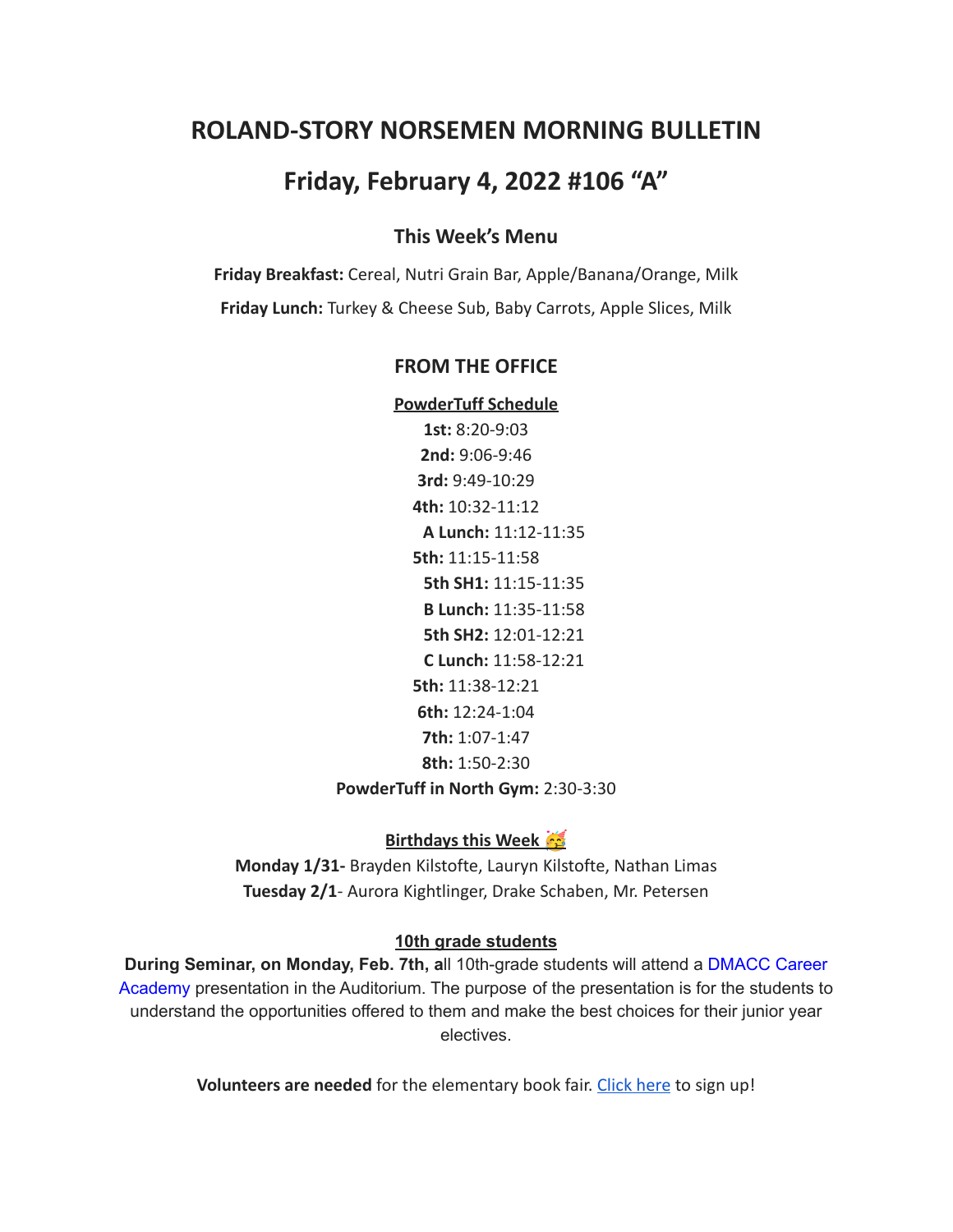**SMITE ESPORTS -** The spring esports season is approaching, so if you're interested in being part of the Smite team for RSHS, contact Mr. Klett. Smite is a multiplayer online battle arena game consisting of five-player teams from each school.

## **SWEET WEEK JAN 31st- Feb. 4th!**

Sweet Week Candy Quiz [Click Here](https://forms.gle/uMcuL3Pu4M7jeREZ9) to play!

**Friday-** PowderTuff, Sweetheart King & Queen announced **Saturday-** Sweetheart Ball

> **DRESS UP DAYS:** Friday – RED OUT!

**There will be two more public informational meetings on the upcoming bond issue.** If

approved, the March 1 bond would allow Roland-Story to move forward with a series of improvements at Dallas Kray Track & Kerry Van Winkle Field and our surrounding athletic complex facilities.

2/15 7pm at the High School library

2/28 7pm at the Middle School library

Attendees will have opportunities to ask questions and provide feedback.

Learn more: [https://www.rolandstorybond.org](https://www.rolandstorybond.org/?fbclid=IwAR3AJHhy8S8KvQsof-Z44UTrIBXDkOZFSdMyUXMovrg0bH3FkvkTprNkFuM)



**[COUNSELOR FOLDER](https://docs.google.com/document/d/1vmwczNPbDzXe9vFaG5LJMQ7NYDv-i4oQJHybqA65TUc/edit?usp=sharing) (9-12)-Click here**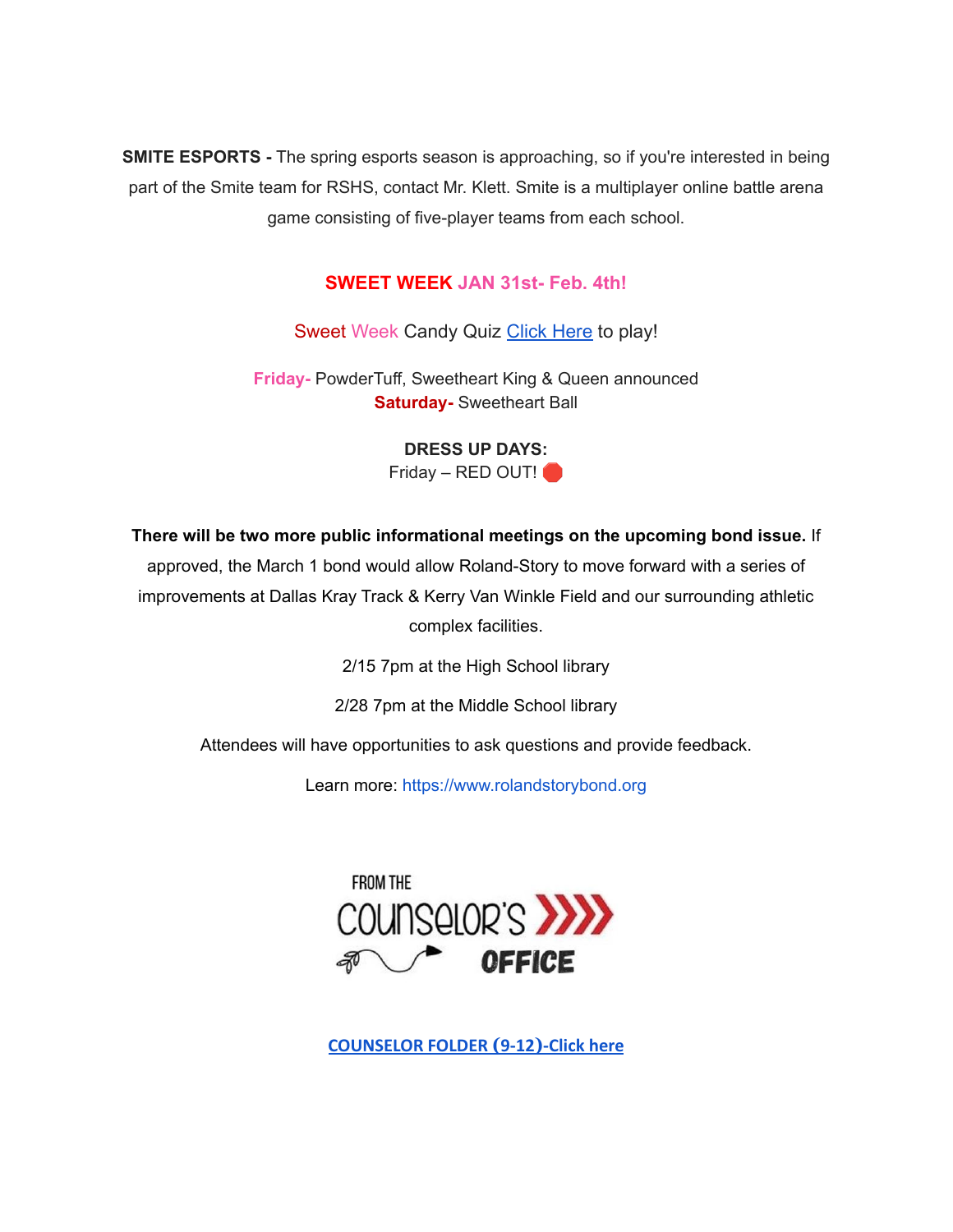**Class of 2022- DMACC Fall Applicants:** If you plan to attend DMACC or any two-year college you must take an initial assessment. Here is the information you will need to set up an appointment with DMACC.

<https://www.dmacc.edu/testingcenter/pages/acames.aspx>

## **Scholarship**

Reynold C. Hentges Memorial [Scholarship](https://drive.google.com/file/d/1hjWI_srze5__tTjHVbJ5z3zd1-S63qlS/view?usp=sharing) (IAAI)- \$1,000 due 3/30 must major in a field of education promoting a career in one of the following professions or area of study: Fire Service, Fire Science, Law Enforcement, Law, Fire Protection Engineering, Fire Protection Technology or Insurance.

[StudentScholarships.org](https://drive.google.com/file/d/1hV3dZAuh9FIeLf132rgQi86QgS7AQzZD/view?usp=sharing)

1) Smart Owl Scholarship- \$7,000 due 2/28 2) DAV Scholarships- \$30,000 due 2/28 3) Women's Cyber Security Scholarships- \$6,000 due 2/28 4) Kennedy Center VSA Young Soloists Award- \$2,000 due 2/28 5) SP Scholarship- \$10,000 due 2/28 6) SEG Scholarships- \$10,000 due 3/1 7) Eagle Scout of the Year Scholarship- \$10,000 due 3/1 8) NIADA Foundation Scholarship- \$3,500 due 3/12 9) Minority/Indigenous Nurse Leader Scholarship- \$1,000 due 3/15 10) BMW Engineering Scholarship- \$1,500 due 3/21 11) Careers that Care Scholarship- \$750 due 4/18 12) American Culinary Federation Scholarships- \$2,500 due 4/30 13) Abbott Painters Scholarship Program- \$500 due 4/30 14) Got a Spine Scholarship- \$500 due 5/2 15) Hospital Safety Awareness Scholarship- \$1,000 due 5/31

### **ATHLETIC ACTIVITIES FOR THE WEEK**

### **Friday 2/4/22**

JV Girls Basketball vs PCM @ Roland Story High School Gym 4:30pm

JV Boys Basketball vs PCM @ Roland Story High School Gym 4:30pm

JV2 Boys Basketball vs PCM @ Roland Story High School South Gym 5:45pm